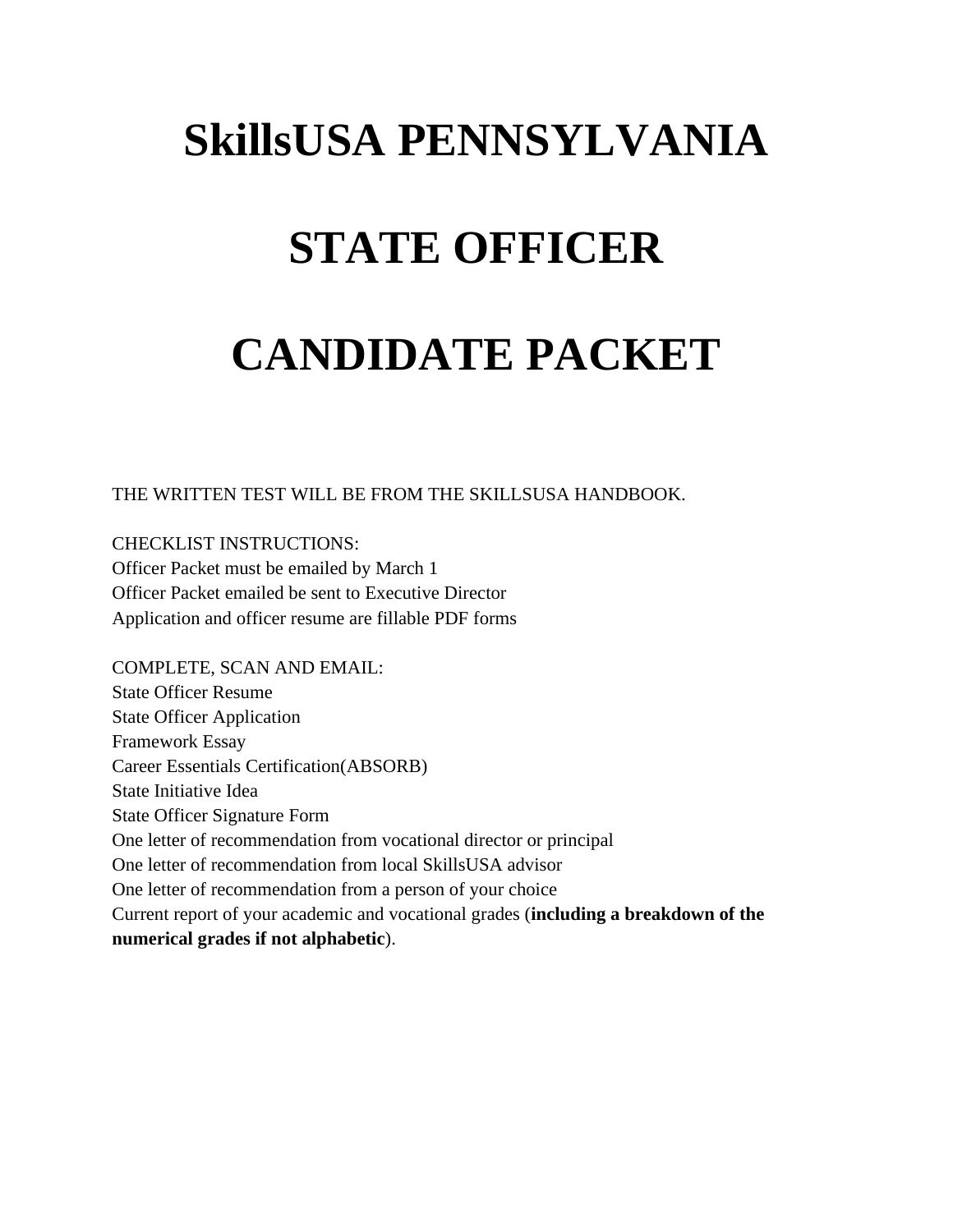

#### **SkillsUSA STATE OFFICER CANDIDATE INFORMATION INSTRUCTION SHEET**

• Officer candidates must complete the officer application for a state office. Officer candidates must include with the application the officer candidate resume, officer candidate signature form, framework essay, state initiative idea, letters of recommendation with scanned signatures and emailed to SkillsUSA Pennsylvania Executive Director by March 1. Current academic and vocational transcripts must also be received by the SkillsUSA Pennsylvania Executive Director by March 1.

• An Officer may only serve for one term of office.

• Collegiate/Post Secondary candidate must be enrolled for one year in a SkillsUSA affiliated postsecondary institution prior to submitting officer candidate forms.

• Officer candidates must not have a grade lower than a "C" on the current year's transcript of academic and vocational grades. It is understood that if grades should fall below a "C" in any subject area after elected, the officer may not be permitted to participate in SkillsUSA activities. • Officer candidates must pass a written test with at least 80% accuracy. (Questions will be based on general knowledge of SkillsUSA, parliamentary procedure, officer duties, etiquette, professional development, and current events from six to eight weeks prior to conference which are relevant to everyday interest.)

• State officer candidates will be elected to a State Officer Team. Specific officer positions will be appointed at the State Officers Training Workshop (June). Officer candidates must either apply for a state or national office, not both.

• No candidate can be nominated from the floor.

• All officer candidates are to be prepared to give a 2 to 3 minute introductory speech to the nominating committee and a 3 to 5 minute campaign speech to the House of Delegates.

• The nominations committee will ask each candidate two questions. (**ALL questions must be written and submitted to the Nomination Committee Advisor, for approval, prior to the Meet the Candidate Session**) No questions will come from the floor without prior authorization.

• All approved officer candidates will proceed through the election process.

• Verbal campaigning is permitted only after the ballot has been posted. Under no circumstance may any campaigning be done until the ballot has been posted.

• All distribution of campaign material will be done at the House of Delegate session. No handouts or giveaways are permitted anywhere except during the first half-hour at the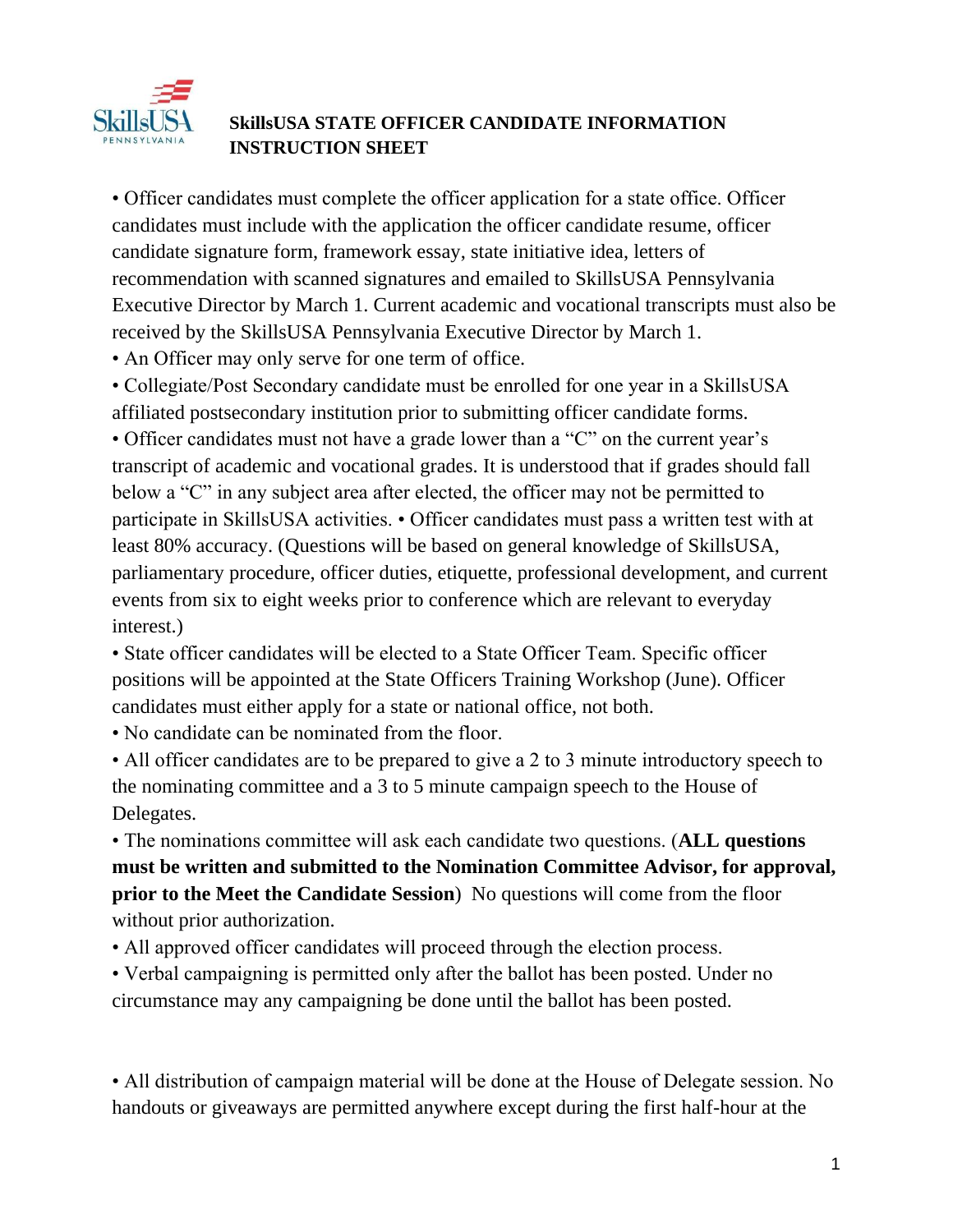

House of Delegates meeting. Campaign materials may not be distributed, displayed, or worn during any other time, or in any other location.

• After the House of Delegates meeting is called to order candidates will be able to distribute campaign material for one half-hour. The second part of this one half-hour will be a meet the candidate's session.

• A state officer or state officer candidate may not be a competitor in a skilled trade competition. Officers/officer candidates may petition the State Director at least 30 days prior to competition to compete in a Leadership contest. Permission may be granted contingent on the contest competition schedule. (January, 2016)

• Candidates are limited to \$150.00 for handouts. A sample of all handout items and receipts for campaign items must be turned into the nomination committee chairperson at the first officer candidate meeting. This includes the fair market value of any items that are donated, purchased or borrowed, and includes shipping charges. Receipts are to be attached to a summary sheet listing all items used in campaigning.

• All campaign materials are to be removed immediately following the House of Delegates session in which the state officers are elected.

• All officer candidates that pass the nomination committee screening will be listed on the ballot. Final approval at the discretion of the SkillsUSA Pennsylvania State Director.

• If elected, State SkillsUSA Pennsylvania officers have obligations to attend the following: State Officers Training Workshop, National Leadership Conference, State Conference, Washington Leadership Training Institute (WLTI), and any other travel as requested by SkillsUSA Pennsylvania. (see attached calendar)

• Newly elected slate of officers will be responsible for knowing the required materials, motto, pledge, creed, symbols of the emblem, and parts of the Opening and Closing Ceremony prior to attending the Officer Training Workshop (June).

• In addition to the many time requirements, there are also a few financial obligations that are necessary to consider. SkillsUSA Pennsylvania provides funding for the National Conference (registration, leverage, meals, a portion of travel and room), State Officers Training Workshop, State Officer Pre-Conference Training, The State Leadership Conference, WLTI, Region I Conference (if applicable) and any travel assignments requested by SkillsUSA Pennsylvania.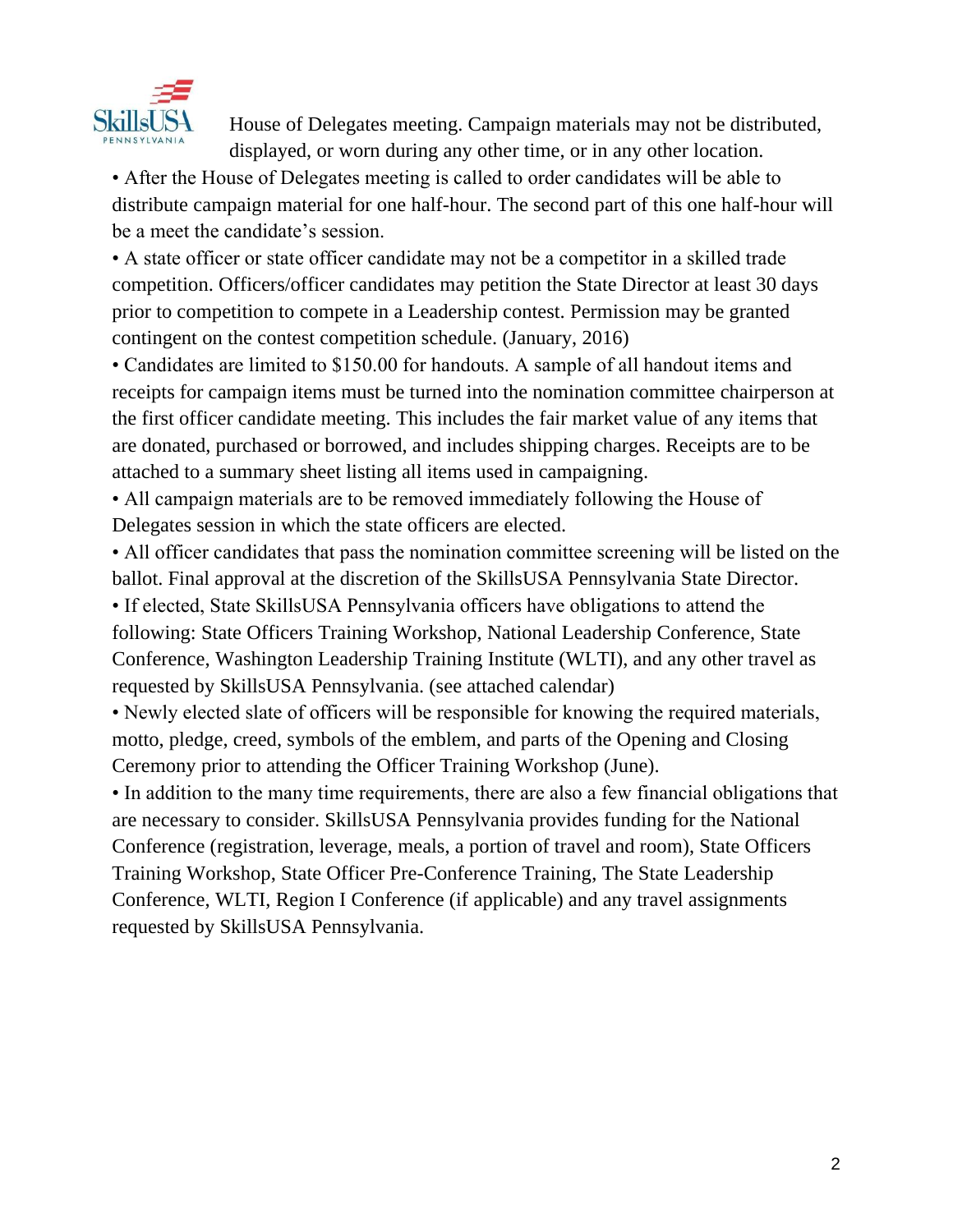

#### **SkillsUSA PENNSYLVANIA STATE OFFICER CANDIDATE RESUME Please complete a resume that follows this format**

### **YOUR NAME**

Address Line 1 Address Line 2 City, State/Province Postal Code Home Phone (000) 555-2468

#### **QUALIFICATIONS (for being considered for a SkillsUSA officer position)**

Using action words to maximize the impact, describe how your background and strengths would make you a strong candidate for the position you are seeking. This section should be concise, contain action words, and should sell your most marketable experiences and abilities.

#### **EMPLOYMENT**

#### *20xx-20xx Position, Name of Company*

In the same manner as above, describe your first job responsibilities. Be concise; remove all unnecessary words and phrases. Include the specific results of your actions or decisions to demonstrate your contribution.

*20xx-20xx Position, Name of Company*

In the same manner as above, describe your next (or current) job.

#### **AWARDS AND ACCOMPLISHMENTS (hobbies, civic activities, etc.)**

List any Awards and Accomplishments, Year

## **WHY DO YOU WANT TO BE ELECTED AS A SKILLSUSA OFFICER?**

Explanation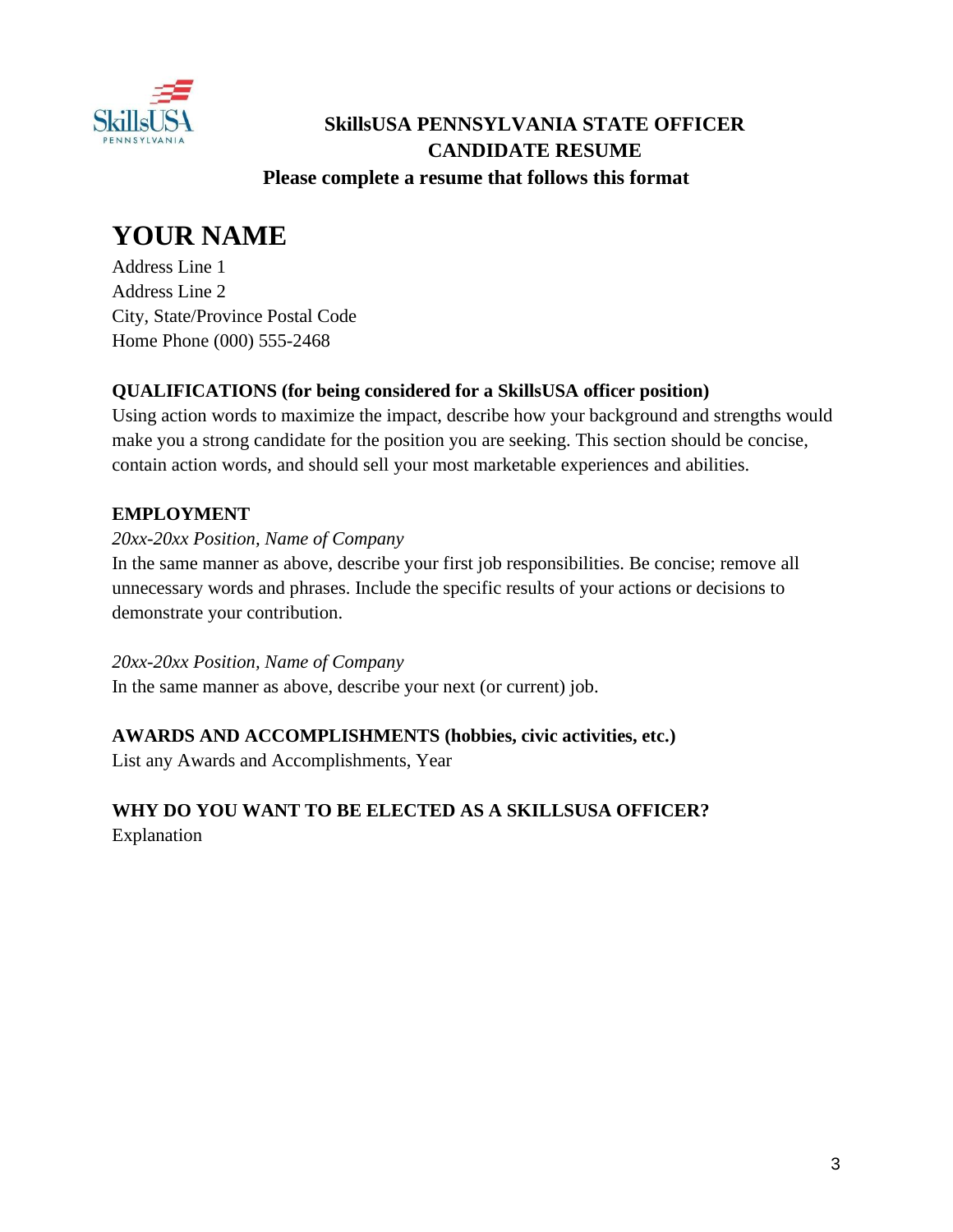

#### **SkillsUSA PENNSYLVANIA STATE OFFICER CANDIDATE FORM**

|                                                                                                                                                                                                                         | Candidate's Name:                                                                             | Age     |  |
|-------------------------------------------------------------------------------------------------------------------------------------------------------------------------------------------------------------------------|-----------------------------------------------------------------------------------------------|---------|--|
| 10th<br>Postsecondary/Collegiate<br>11th<br>student*<br>*Collegiate/Secondary candidate must be enrolled for one year in SkillsUSA affiliated post<br>secondary institution prior to submitting officer candidate forms |                                                                                               |         |  |
| Local Chapter:                                                                                                                                                                                                          |                                                                                               |         |  |
| Western                                                                                                                                                                                                                 | Central                                                                                       | Eastern |  |
| *There must be at least one (1) candidate from each region to apply for officer candidacy in<br>order to fill a position as a regional vice-president.                                                                  |                                                                                               |         |  |
| ** An Officer may only serve for one term of office.                                                                                                                                                                    |                                                                                               |         |  |
| Occupational Training Curriculum:                                                                                                                                                                                       |                                                                                               |         |  |
| Local offices held by applicant                                                                                                                                                                                         |                                                                                               |         |  |
| 1.<br>2.<br>3.                                                                                                                                                                                                          | State three goals which, if elected, you would like to accomplish for SkillsUSA Pennsylvania: |         |  |

I certify the above answers are true and that I have read the requirements for state office and believe myself to be qualified and will serve to the best of my ability, if elected. Also, if elected, I will be responsible in knowing the required materials, motto, pledge, creed, symbols of the emblem, and the Opening and Closing Ceremony prior to attending the June Officer Training Workshop.

\_\_\_\_\_\_\_\_\_\_\_\_\_\_\_\_\_\_\_\_\_\_\_\_\_\_\_\_\_\_\_\_\_\_\_\_\_\_\_\_\_\_\_ \_\_\_\_\_\_\_\_\_\_\_\_\_\_\_\_\_\_\_\_

Signature of Candidate Date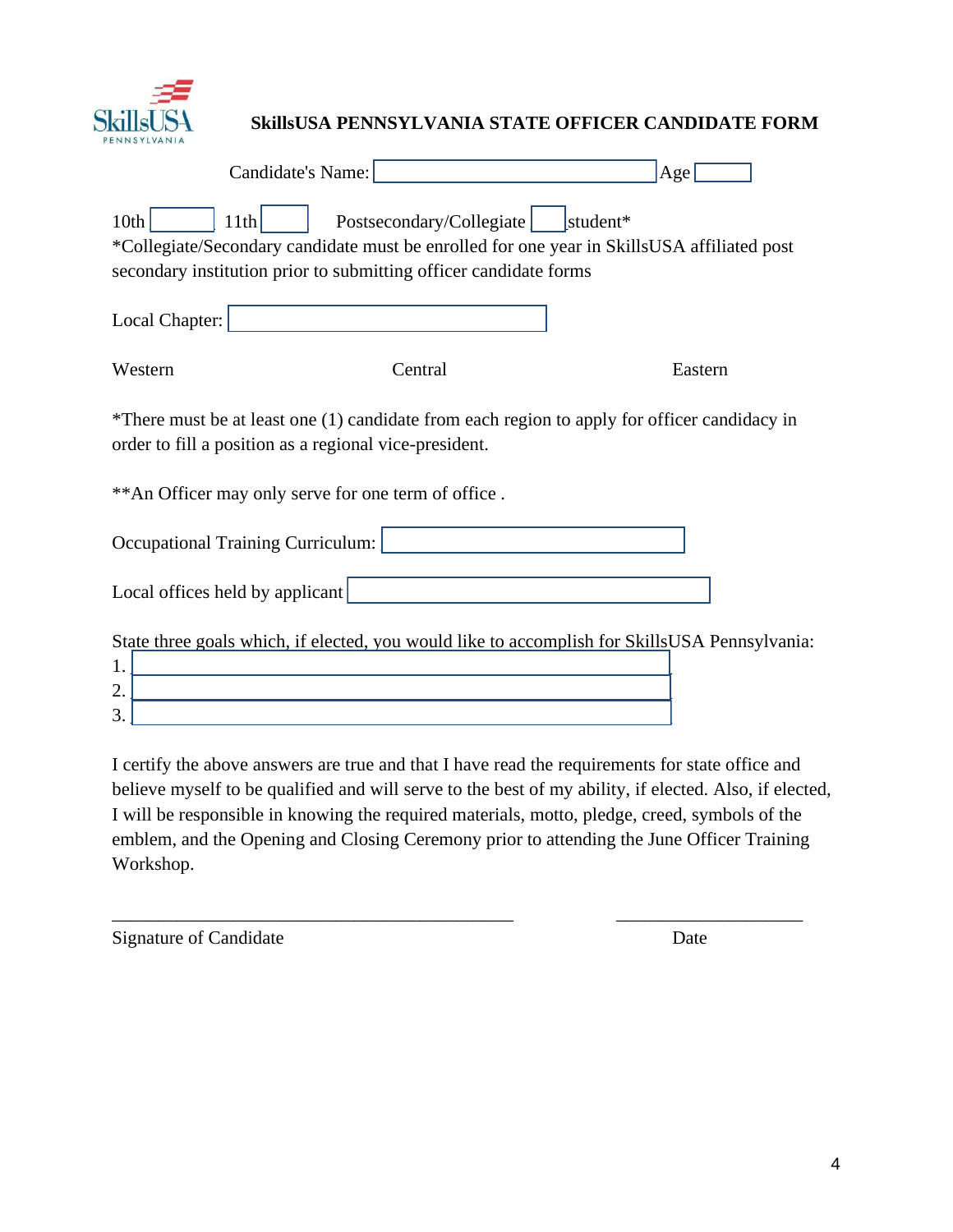

#### **SkillsUSA PENNSYLVANIA STATE OFFICER Framework Essay**

**The applicant will need to include an essay explaining two words from each of the three sections of the framework and relate it to themselves and how they exemplify this within their technical program.**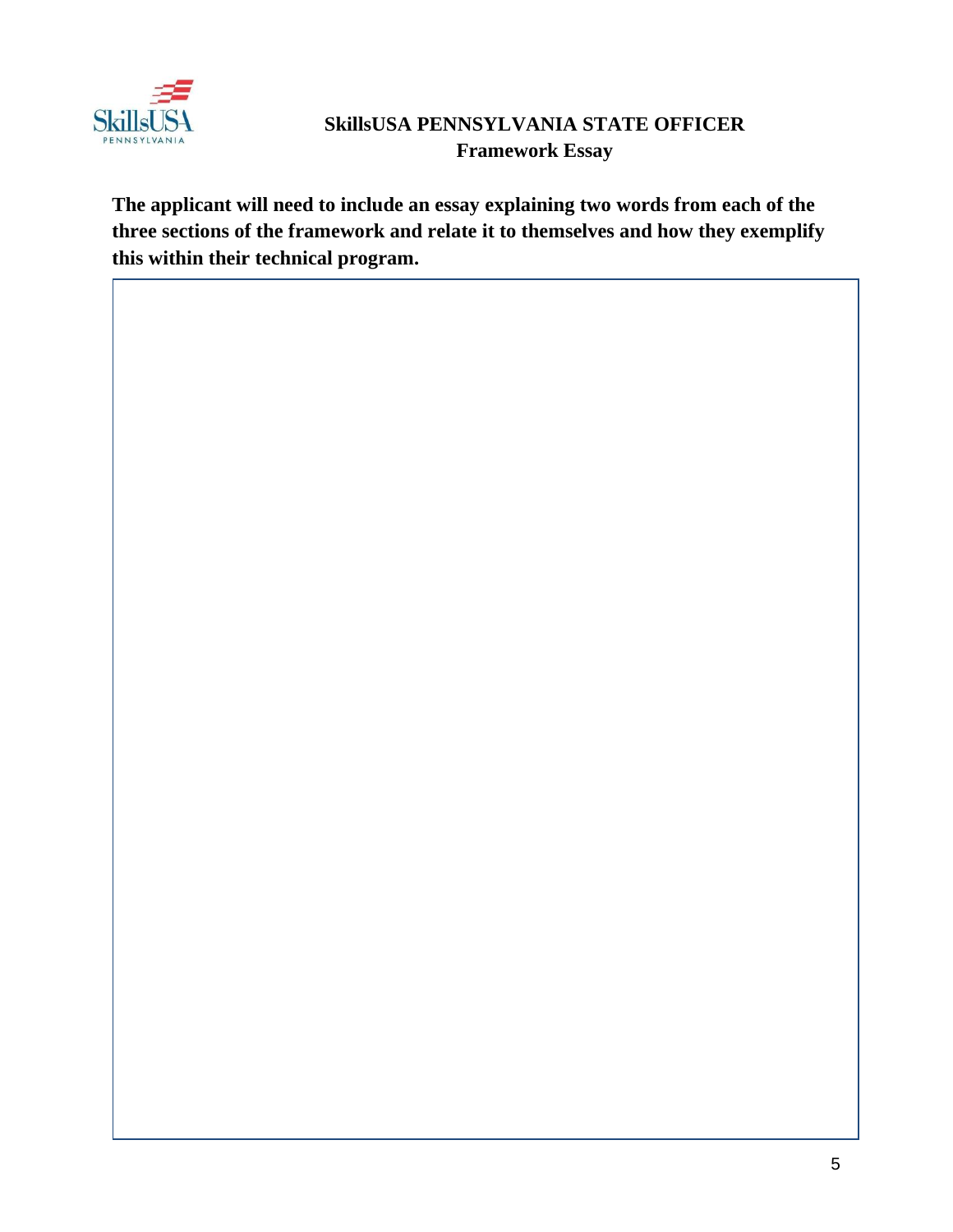

I understand that my (son, daughter, ward) is a candidate for the state office and, if elected, has my permission to fulfill the obligations of that office. If elected to

office we shall be pleased to cooperate in every way possible to assist in fulfilling the responsibilities of the office.

| Signature of Parent/Guardian                                                                                                                                          | Date                                         |  |
|-----------------------------------------------------------------------------------------------------------------------------------------------------------------------|----------------------------------------------|--|
| If elected, I believe                                                                                                                                                 | has the qualifications to become a SkillsUSA |  |
| Pennsylvania State Officer. In addition, if he/she is elected I shall assist in any assigned duties<br>and accompany officer on all official functions and duties, as |                                              |  |
| advisor (or appoint another advisor from my school to fulfill these duties). Another appointed                                                                        |                                              |  |
| advisor or I will be present at all meetings, as required.                                                                                                            |                                              |  |
|                                                                                                                                                                       |                                              |  |
| <b>Chapter Advisor</b>                                                                                                                                                | Date                                         |  |
|                                                                                                                                                                       |                                              |  |
| Home Address / Telephone Number/E-Mail Address                                                                                                                        |                                              |  |

The administrative staff would like to recommend this student's application for state office. If elected, the staff will cooperate in helping the student to fulfill all obligations as state officer and advisor. I have read the above policy and will oversee that the requirements are adhered.

 $\mathcal{L}_\text{max} = \mathcal{L}_\text{max} = \mathcal{L}_\text{max} = \mathcal{L}_\text{max} = \mathcal{L}_\text{max} = \mathcal{L}_\text{max} = \mathcal{L}_\text{max} = \mathcal{L}_\text{max} = \mathcal{L}_\text{max} = \mathcal{L}_\text{max} = \mathcal{L}_\text{max} = \mathcal{L}_\text{max} = \mathcal{L}_\text{max} = \mathcal{L}_\text{max} = \mathcal{L}_\text{max} = \mathcal{L}_\text{max} = \mathcal{L}_\text{max} = \mathcal{L}_\text{max} = \mathcal{$ Chief School Administrator Date Principal or Director of Career and Technical Education

Deadline for Application: March 1

Email to: Jeri Widdowson (SkillsUSAPennsylvania@comcast.net) Executive Director SkillsUSA Pennsylvania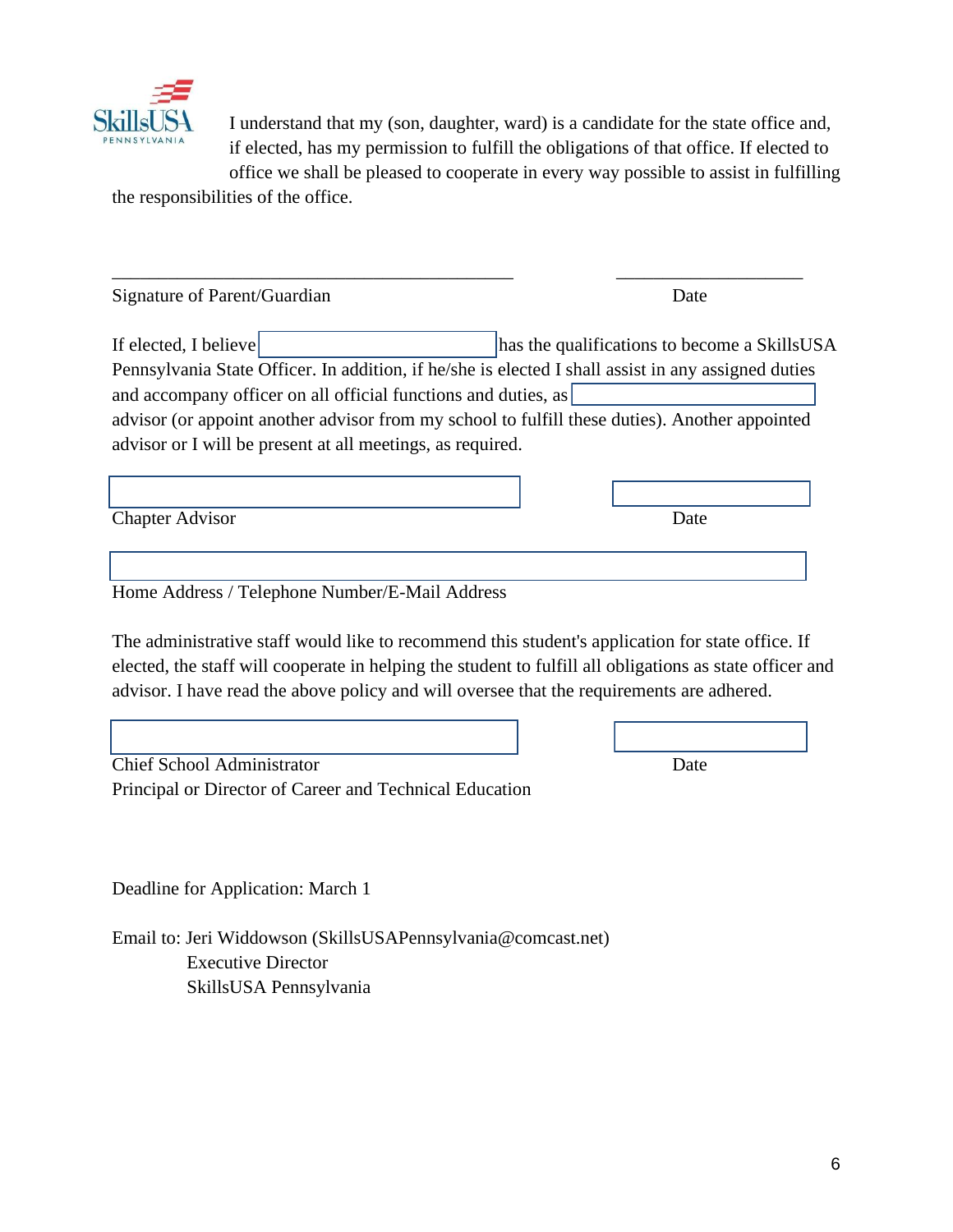

As a state officer representing SkillsUSA Pennsylvania, I agree to adhere to the following rules and regulations.

- 1. I will, at all times, respect all public and private property.
- 2. When traveling with SkillsUSA and SkillsUSA Pennsylvania, including functions with the officer team, I will wear SkillsUSA casual attire or SkillsUSA business attire, if required. I will adhere to the dress code at all times.
- 3. I will abide by the curfew established. No male/females in rooms unless an adult is present and the door is open.
- 4. I will adhere to the rules of SkillsUSA and SkillsUSA Pennsylvania. I will not venture outside without my fellow officers or an advisor. I will not enlist other students to attend non-SkillsUSA functions while at a conference.
- 5. I will not use alcoholic beverages or nonprescription drugs at any time. There is a NO smoking policy in effect at all conferences.
- 6. My conduct will be exemplary at all times, during and outside of SkillsUSA functions. Any behavior contrary of SkillsUSA's culture of inclusion and diversity will result in disciplinary action or dismissal from the State Officer Team, from the Executive Director of SkillsUSA Pennsylvania or the school advisor, whichever comes first.
- 7. I will forfeit my office if I leave school before completing my training program, am suspended, or expelled.
- 8. Grade average must be maintained as a "C" or better. Copies from each marking period need to be reviewed by the State Officer Advisor.
- 9. When traveling for SkillsUSA, I will keep the assigned State Officer Advisor, attending advisor, State Director informed of my whereabouts at all times.
- 10. I will attend all activities for which I am assigned, registered and will be on time to all functions and assignments.
- 11. Officer monthly reports will be sent to State Officer Advisor by the 1st of the month.
- 12. During my year as a SkillsUSA State officer, I will represent my organization with respect. That means that for my term of office, I will give permission to SkillsUSA to be my Friend/Follow any context I post on Internet, for example, on Facebook, YouTube or other Websites. I also understand these websites will be monitored and I will be requested to remove offensive material or any material not reflecting SkillsUSA culture of inclusion and diversity. If I fail to do so and post inappropriate, unapproved or any material contrary to SkillsUSA's culture of inclusion and diversity, I will be subject to dismissal from my State Office. I also understand my personal e-mail address must reflect a professional image, or I will create a new email address for SkillsUSA correspondence.

Violations of any items in this contract may be grounds for disqualification from office.

#### **THIS WILL BE SIGNED IF YOU ARE ELECTED TO A STATE OFFICER POSITION.**